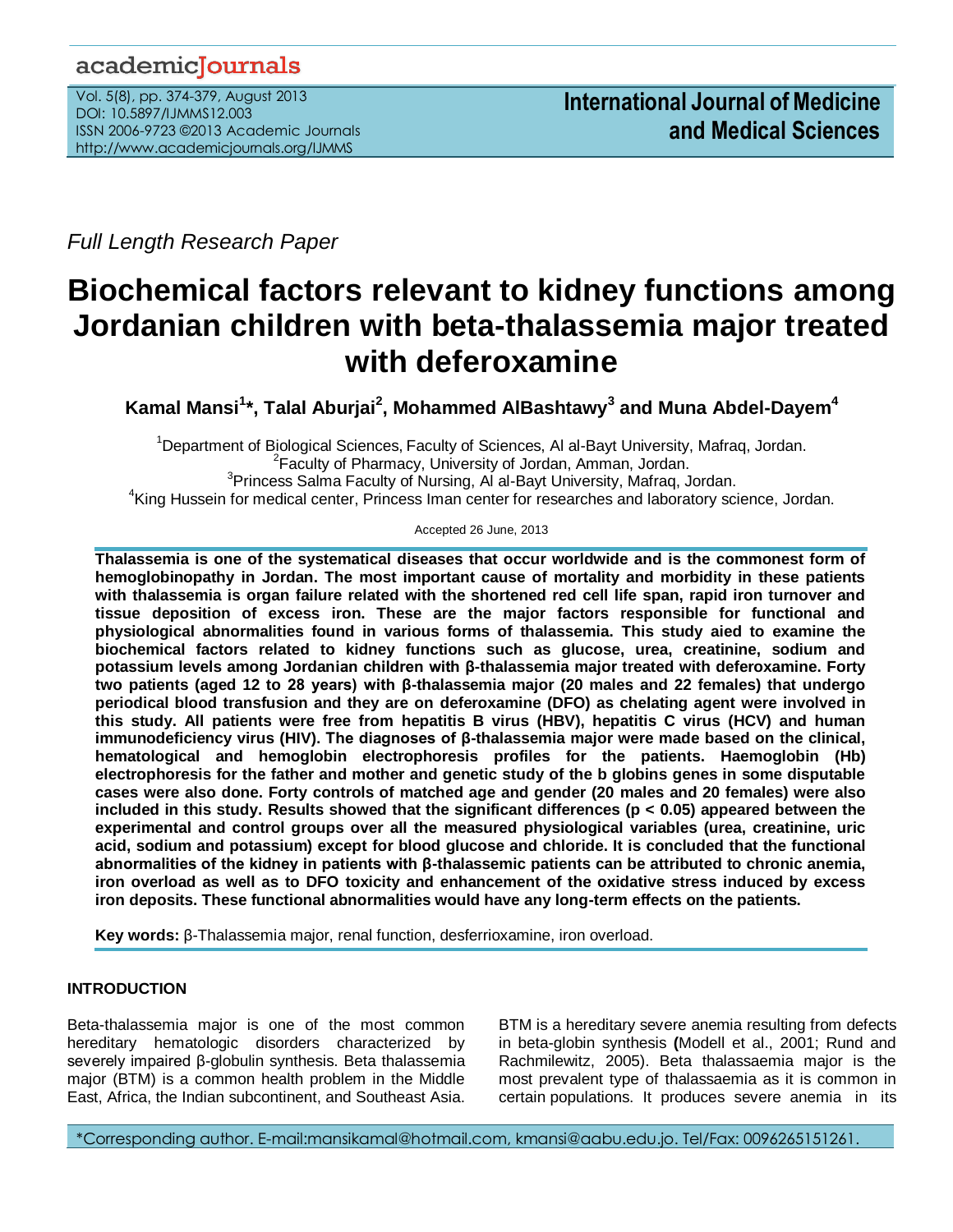homozygous state (Widad et al., 2003). About 190 million people throughout the world have genetic mutations associated with different hemoglobinopathies, and more than 90 million of them carry defective genes leading to thalassaemia (Ambekar et al., 2001; Das et al., 2004).

According to Yesilipek (2007), there are over 200,000 beta thalassemia patients in the Mediterranean area alone. According to the Jordan Ministry of Health (MOH), there are about 1400 registered thalassemic patients in Jordan till this time and noteworthy that 4 to 6% of Jordan's population has the characteristic of the disease but are not infected, of whom health care has a large burden on health budget and family economics and social complains. The disease is associated with hemolysis in the peripheral circulation, and deposition of excess iron in the tissues, are some of the causes of clinical manifestations (Yesilipek, 2007).

Iron deposition in the heart, liver, and multiple endocrine glands results in severe damage to these organs, with variable endocrine organ failure. Profound anemia and excess iron deposition leads to dysfunction of cardiovascular, reticuloendothelial, and other organ systems (Muncie and Campbell, 2009). However, the most serious complication of iron overload is lifethreatening cardiotoxicity. Cardiac events due to iron overload are still the primary cause of death (Papanikolaou et al., 2005). Iron overload causes most of the mortality and morbidity associated with thalassemia. Iron-chelating therapy is largely responsible for doubling the life expectancy of patients with thalassemia major: it has been proven to prevent liver and heart damage, allow for normal growth and sexual development in children with thalassemia, and increase life span (Rund and Rachmilewitz, 2005). There are many reports on complications of β-thalassemia in different organs (Low 2005; Al-Rimawi et al., 2005; Angelopoulos et al., 2006; Cetin et al., 2003; Asma et al., 2003).

 In the absence of chelating therapy, the accumulation of iron results in progressive dysfunction of the heart, liver, and endocrine glands. In the last 30 years, conventional treatment of β-thalassaemia major, based primarily on regular blood transfusions and iron chelation therapy with desferrioxamine (DFO) and know a day with desferizirox (exjade) has markedly improved the prognosis of the disease. Adequate administration of parenteral DFO reduces or prevents iron accumulation and iron-mediated organ damage, resulting in a consistent decrease of morbidity and mortality (Wong and Richardson 2003). There are little information available about renal involvement in this disease. In recent years, ther are evidences of aminoaciduria, hypercalciuria, phosphaturia, magnesiuria, hyperuricosuria, low urine osmolality, and excess urinary secretion of markers of tubular damage such as N-acetyl-D-glucosaminidase in patients with beta-thalassemia major (Aldudak et al., 2000; Sumboonnanonda et al., 1998; Sadeghi et al., 2008).

Renal failure is a terminal event in thalassemia major

and is usually secondary to heart failure and/or hepatic failure. Acute renal failure following deferoxamine overdose or hemolysis has been reported (Prasannan et al., 2003). There are limited studies on renal involvement in β-thalassemia, mainly involving patients on deferoxamine, reporting both glomerular and tubular dysfunction. In the present study, our aim was to evaluate the renal manifestations in patients with thalassemia major. In order to evaluate the effect of DFO and iron overload on the renal functions among Jordanian thalassemic children treated with DFO, we examined, for the first time, a number of biochemical variables such as glucose, urea, creatinine, uric acid and electrolytes as Na, K, and Cl.

# **MATERIALS and METHODS**

#### **Study patients**

Forty two patients (aged 12 to 28 years) with β-thalassemia major (20 males and 22 females) that underwent periodical blood transfusion and they were on DFO as chelating agent were involved in this study. The diagnoses of BTM were made based on the clinical, hematological and hemoglobin electrophoresis profiles and the results of β-goblin chain synthesis at Thalassaemia Unit at Princess Rahma Educational Hospital, Irbid, Jordan. In addition, forty healthy individuals of matched age and gender were also included as controls. Furthermore, approval permission was obtained from the patients and the control persons and their parents. This study was conducted, ethical approval was obtained by the Institutional Review Board of Princess Rahma Educational Hospital. Medical histories such as clinical and transfused records of all 42 BTM patients were obtained from the hospital files. Informed consent was provided for each patient and healthy control and their parents', who participated in this study. All patients and controls were interviewed and filled out standardized questionnaires during this study. In addition, all patients and controls were tested and found free from hepatitis B virus (HBV), hepatitis C virus (HCV) and human immunodeficiency virus (HIV). None of the studied patients had undergone splenectomy or other supplement treatment. All patients received regular blood transfusion after the age of one year old, usually given regularly every 2 to 4 weeks, to maintain a pre-transfusion hemoglobin level above 10 g dl<sup>-1</sup>. None of the subjects was treated with vitamin E and/or vitamin C supplementations before the study. All patients were also started on subcutaneous infusion of DFO as chelating agent (45 mg kg $^{-1}$ day−1, for 8 to 10 each week) at age of two or three years old prior to presentation to us.

#### **Blood collection**

Five (5 ml) of venous blood sample was drawn into heparin from each BTM patient before the transfusion and from each healthy control. Three (3 ml) were centrifuged at 3,000 rpm for 10 min at room temperature. The serum samples were stored at 4°C until needed for analysis of urea, creatinine, uric acid, sodium, potassium, chloride, ferritin and blood glucose level. The remaining 2 ml were used for studying some hematological parameters such as hematocrit, hemoglobin levels and leukocyte counts.

#### **Experimentals**

Serum urea, creatinine, glucose and uric acid were examined using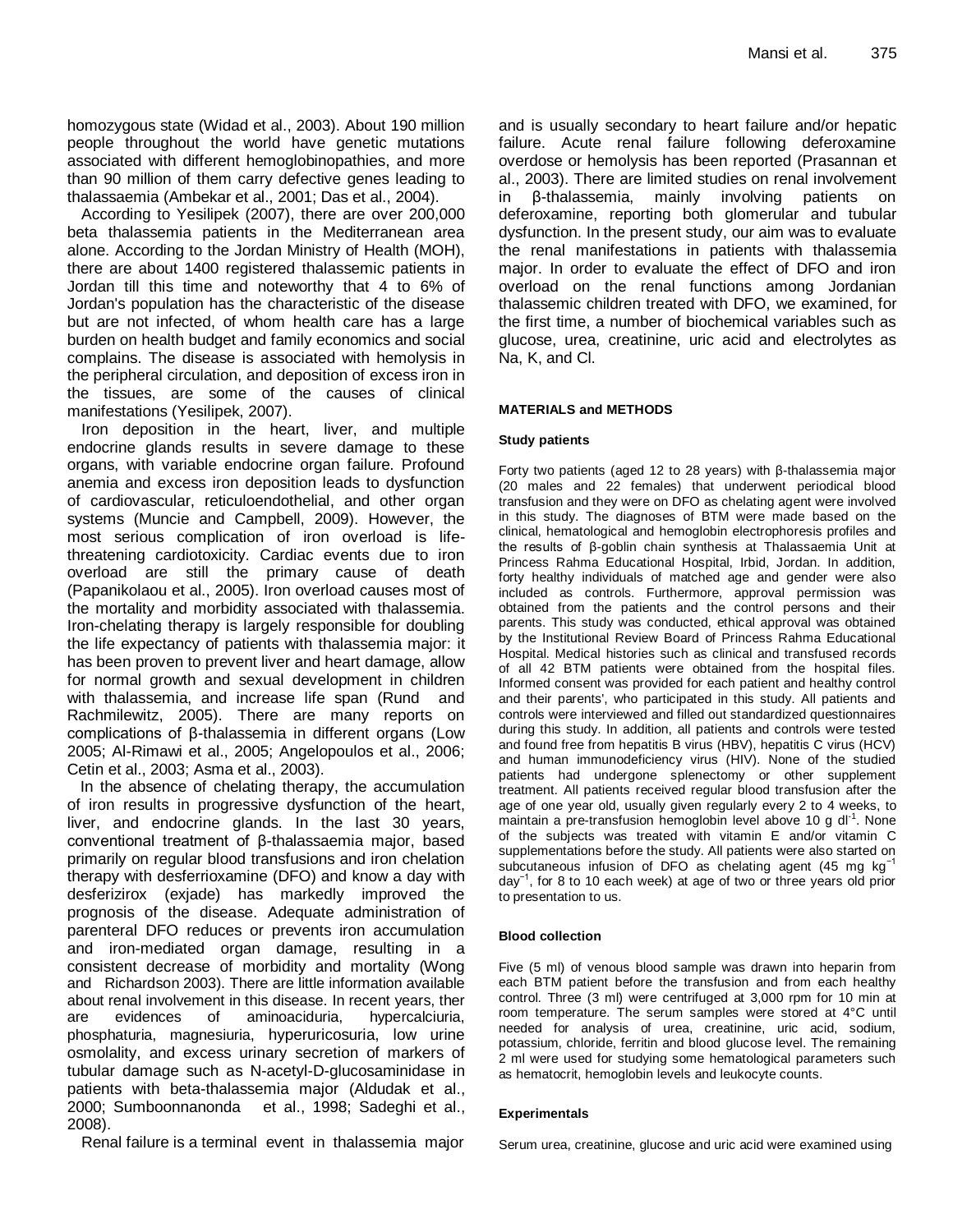| <b>Parameter</b>            | Male $(n=20)$    | Male $(n=20)$    | Female (n=20)   | Female (n=20)    | <b>P-values</b> |  |
|-----------------------------|------------------|------------------|-----------------|------------------|-----------------|--|
|                             | <b>Control</b>   | <b>Patients</b>  | <b>Control</b>  | <b>Patients</b>  |                 |  |
| Hematocrit (%)              | $36 + 3.8$       | $29+2%$ *        | $35\pm2.6$      | $27+4.2*$        | $0.000*$        |  |
| Feritin $(\mu g/l)$         | $78 + 21$        | 2564±762*        | $62 + 18$       | 2389±684*        | $0.001*$        |  |
| Hemoglobin (g/dl)           | $12.9 + 0.7$     | $9.2 + 1.6^*$    | $11.1 \pm 0.9$  | $8.4 + 2.2*$     | $0.001*$        |  |
| Leukocytes $\times 10^6$ /L | $10.56 + 2.31$   | $10.42 \pm 3.26$ | $9.44 \pm 2.67$ | $10.2 + 2.46$    | 0.463           |  |
| AST (IU/L)                  | $37.27 \pm 5.18$ | $39.14 \pm 3.42$ | $36.9 + 6.60$   | $41.13 \pm 5.37$ | $0.001*$        |  |
| ALT (IU/L)                  | 33.66±8.05       | $36.62 \pm 5.53$ | 34.85±6.20      | 37.87±6.40       | $0.001*$        |  |

**Table 1.** Hematological and biochemical data of s-thalassemia major patients.

\*The mean difference is significant in comparison with control untreated group ( $P < 0.05$ ).

**Table 2.** Laboratory characteristics and significance testing in the thalassemic and control groups.

| <b>Parameter</b>   | <b>Experimental</b> | <b>Control</b>     | P-value  | P-value                    |
|--------------------|---------------------|--------------------|----------|----------------------------|
|                    | $N=42$              | $N = 32$           | t-test   | <b>Mann-Whitney U-test</b> |
| Glucose (mg/dl)    | 113.36±52.52        | 98.75±13.54        | 0.13     | 0.432                      |
| Urea               | $33.5 + 5.50$       | $29.05 \pm 7.30$   | $0.005*$ | $0.009*$                   |
| Creatinine         | $0.352 \pm 0.113$   | $0.296 \pm 0.0533$ | $0.012*$ | $0.012*$                   |
| Uric acid          | $4.42 \pm 1.083$    | $3.57 \pm 0.473$   | 0.009    | $0.008*$                   |
| Sodium (mmol/L)    | 143.02±2.50         | 137.66±5.15        | $0.000*$ | $0.000*$                   |
| Potassium (mmol/L) | $4.670 \pm 0.331$   | $4.194 \pm 0.345$  | $0.000*$ | $0.000*$                   |
| Chloride (mmol/L)  | $103.24 \pm 3.24$   | 103.16±4.10        | 0.924    | 0.887                      |

\*Result is significant at the 5 % level.

commercial analytical kits from Sigma (St. Louis, Mo, USA). Sodium, potassium and chloride were measured using the ion selective electrod (ISE).

#### **Statistical analyses**

Analysis was conducted using Statistical Package for Social Science for Windows version 11.0 (SPSS, Chicago, IL, USA). Means and standard deviations were calculated and student's t-test was used to compare the two groups. P-values less than 0.05 were considered statistically significant**.** 

# **RESULTS**

The clinical utility of biochemical screening using multiple parameters has often been used to assess the functions of many organs in the body. The aim of the present study was to investigate the biochemical factors relevant to kidney functions among Jordanian children with βthalassemia such as urea, creatinine, Cl, Na and K. The abnormality of these factors is known to have dangerous impact on the health of the thalassemic patients. Table 1 shows some hematological and biochemical results of the examined patients and the control group. It is clear from the results that a significant decrease of hemoglobin concentration was noticed in both males and females in comparison with controls. On the other hand, ferritin concentration was significantly higher in both males and females (2564  $\pm$  762, 2389  $\pm$  684, respectively) in

comparison with controls  $(78 \pm 21, 62 \pm 18,$  respectively).

Table 2 shows the means and standard deviations for the studied variables relevant to kidney functions in the two groups. The results revealed that significant differences ( $p < 0.05$ ) appeared between the thalassemic and the control group over all the measured physiological variables urea, creatinine, uric acid, Na and K, except for glucose, and chloride. Our results revealed a significant increase in serum urea level in experimental group compared to control group, even though it is within normal range  $(33.5 \pm 5.50, 29.05 \pm 7.30 \text{ mg/dl})$ respectively). The concentration of serum creatinine is the most widely used and commonly accepted measure of renal function in clinical medicine. Our results showed significant increase in creatinine concentration in the experimental group compared to the control group even though it is within normal range (79.8 and 60.5 mmol/L, respectively). Comparison of the results obtained from male and female patients showed no significant differences between them for all the variables studied. This indicates that there are no gender differences among thalassemic Jordanian patients in the studied group.

# **DISSCUSSION**

Patients with beta-thalassaemia major are prone to metabolic complications, including different organ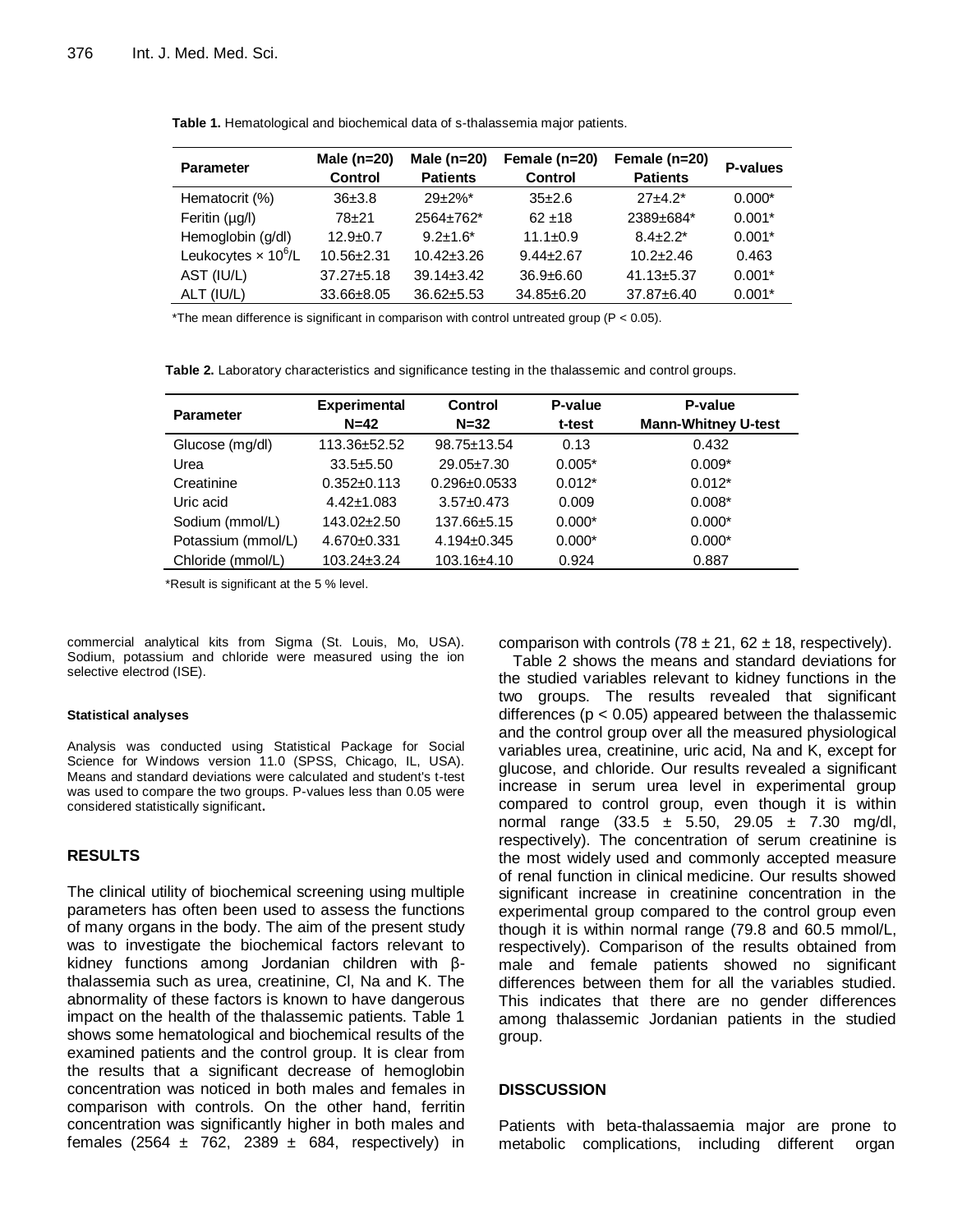dysfunction which can occur as single or multiple involvements. Although the actual mechanism is not definitive, the most likely explanation is related to anaemia and iron overload, in addition to lipid peroxidation, oxidative stress and free radical release (Walter et al., 2008).

In patients with beta-thalassaemia major, the most important cause of mortality and morbidity is organ failure due to deposits of iron. In our study, we investigated the kidney functions test in patients with beta-thalassaemia major. The determination of biochemical indices of renal function might help in the prevention of serious kidney damage. A rise in iron indices observed in our betathalassemia patients may be due to erythrocyte hyperhemolysis and to chronic blood transfusion. Similar results were found in the study of Asma K et al. (2003), the significant increase of serum ferritin in the patients indicated an existing iron overload. The acute iron overload found in beta-thalassemia can lead to an iron intestinal hyperabsorption and to an abnormal molecular iron form (non-transferrin-bound: NTBI) accumulation. NTBI has hepato and cardio-cytotoxic properties. Furthermore, NTBI contributes to the formation of free radicals and increases hemolytic process (Borgna– Pignatti et al., 2004). The released iron could play a central role in the oxidation of membrane cells and senescent cell antigen formation, one of the major pathways for erythrocyte removal. We revealed no significant difference of blood glucose in thalassemic patients compared to controls (113.36  $\pm$  52.52, 98.75  $\pm$ 13.54, respectively). We suggest that the duration of iron chelating therapy can prevent the pancreatic hemosiderin deposition and the damage to β cells leads to diabetes, and intensive combined chelation therapy may have a positive effect on glucose metabolism. More studies (Brittenha et al., 1994; Brittenham, 1992) have indicated that adequate iron-chelation therapy can prevent complications, including diabetes. Serum levels of urea and creatinine as waste products formed during the digestion of proteins and in urine as the vehicle for ridding the body of nitrogen is used as indicators for renal function.

Our results revealed a significant increase in serum urea level in experimental group compared to control group (33.5  $\pm$  5.50, 29.05  $\pm$  7.30 mg/dl, respectively) even Though it is within normal range. The concentration of creatinine in serum is the most widely used and commonly accepted measure of renal function in clinical medicine (Perrone et al., 1992). Our results showed significant increase in creatinine concentration in the experimental group compared to the control group (0.352  $\pm$  0.113 and 0.296  $\pm$  0.0533, respectively). The increasing level of urea and creatinine in thalassemic patients possibly due to higher iron deposition in their kidneys, shortened red cell lifespan and excess iron which causes functional and physiological abnormalities in various organ systems in thalassaemia patients.

β-Thalassaemia patients have a high prevalence of renal tubular abnormalities such as the kidney, suggesting that the damage might be caused by the anemia and increased oxidation induced by excess iron deposits (Oktenli and Bulucu, 2002). Iron overload, usually observed, generates oxygen-free radicals and peroxidative tissue injury as renal tubular (Kassab-Chekir et al., 2003). Some studies showed that the plasmatic urea and creatinine were significantly decreased in betathalassemia compared to controls (Kalman et al., 2005). Oktenli and Bulucu (2002) did not find any marked difference concerning blood urea and creatinine in the patient population and found that a urinary and suggested that the severity of renal abnormalities was correlated with anemia degree.

The least severe abnormalities were found in patients under hypertransfusion and desferrioxamine therapy. Renal involvement may occur by 3 mechanisms: deferoxamine side effects, deposition of iron in renal tissue, and vascular thrombosis and renal infarction due to increased platelet aggregation and decreased serum level of protein S and antithrombin III, and deferoxamineinduced kidney injury is more probable, because iron deposition may result in death of cardiac involvement, before kidney failure appears (Eldor et al., 1993). In one study of 19 patients treated with deferoxamine, tubular damage (by measurement of β2-microglobulin) was observed in 13 patients (Cianciculli et al., 1994). Acute kidney failure related to deferoxamine is usually nonoliguric and reversible with discontinuation of the drug (Koren et al., 1989). Based on autopsy reports of patients with thalassemia major, the most common glomerular findings are mesangial cell proliferation, mesangial matrix expansion, and hemosiderin deposition in glomerular and tubular cells. Iron deposition may result in tubulointerstitial fibrosis and atrophy (Buhl et al., 1993). Glomerular diseases may also develop; immunoglobulin A nephropathy was reported in a patient with thalassemia major (Harada et al., 1994).

Electrolyte levels are tightly controlled by several hormones and by the kidneys, which are primarily responsible for retaining and removing electrolytes when necessary and keeping them in a constant state of balance. An electrolyte imbalance can lead to serious health issues, including eventual death if not corrected. The most common imbalances occur with sodium and potassium. Such physiological variables related to glomerular filtration of the kidney as Na and K as the major cations of the extracellular and intracellular fluid were also studied. Our findings showed that there is significant increase in the serum Na and K in the patient group  $(143.02 \pm 2.50, 4.670 \pm 0.331,$  respectively) compared to the control (137.66  $\pm$  5.15, 4.194  $\pm$  0.345, respectively).

Disturbances in monovalent cation transport are manifested by osmotic swelling or shrinkage and this can be a consequence of rare genetic defects in cation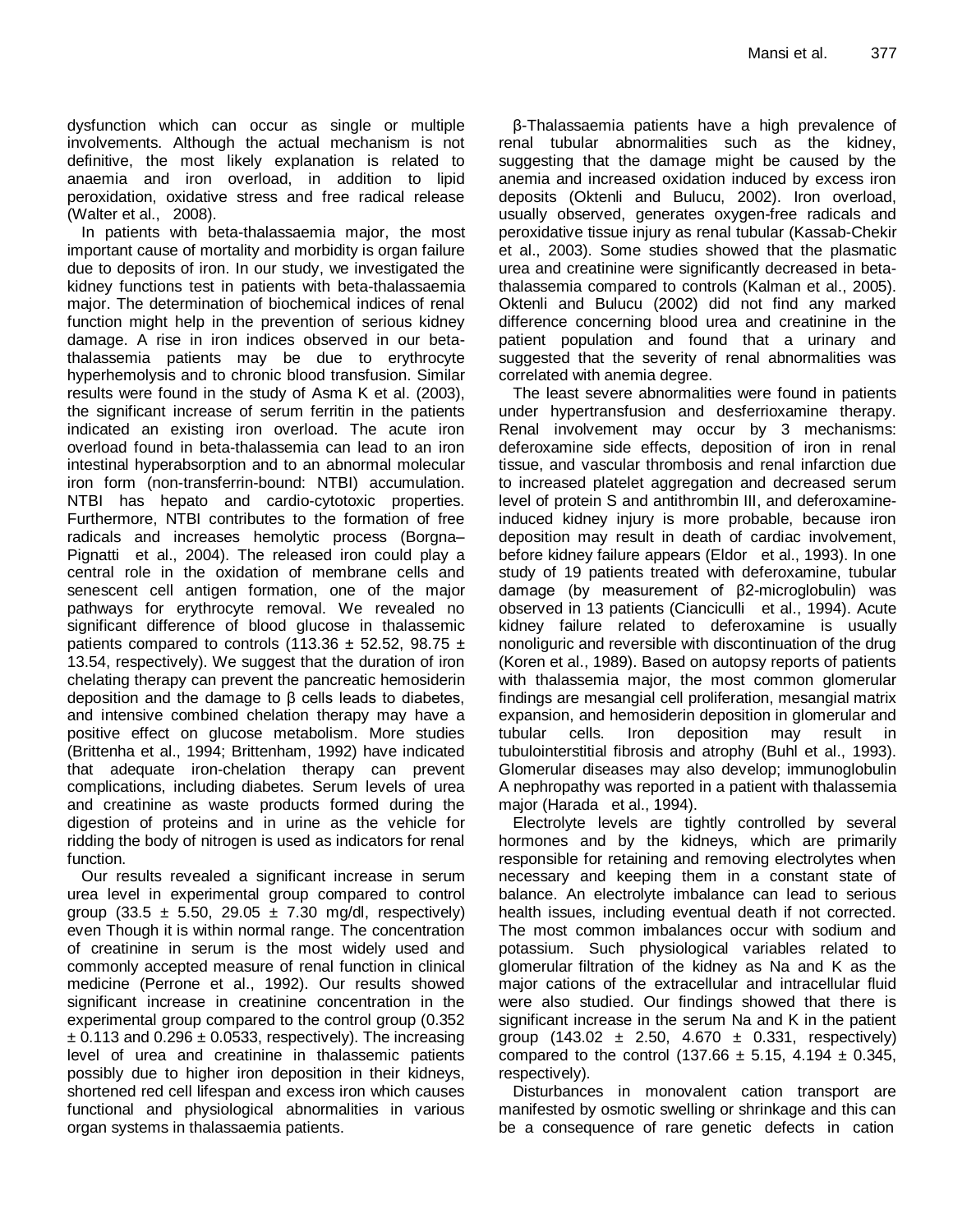transport. Enhanced permeability of cations in thalassemia has been described previously (Wilairat et al., 1992). Increased serum level of potassium in βthalassemia major was attributed to the rapid erythrocyte turnover (Cetin et al., 2003). There is also a relationship between abnormal K leak and hemoglobin precipitation on the membrane (Nathan and Gunn, 1966). Oxidative damage is responsible for the K-loss in β-thalassemia by increasing the activity of K-Cl cotransport (Wikramasinghe et al., 1984). Unchanged serum K concentration in both male and female thalassemic patients did not seem to be in agreement with earlier studies. The hypernatraemia in patients is associated with increased plasma osmolality, in contrasts with previously reported normal concentration. Abnormal membrane function plays a relevant role in the alteration of membrane cation transport as observed in thalassemic red blood cell counts (RBCs). The defective sodium, potassium transport in red cell and serum is associated with disturbed Na-K-ATPase (membrane bound) activity. Changes in the levels of serum sodium, potassium, calcium reflects the defective membranal transport of the cations in the red cell membrane of thalassemia. These results provide a confirmation that abnormal cation homeostasis may contribute to the pathogenesis of thalassemia.

Our results revealed that there is significant increase in uric acid in the patient group compared to the control group (Mann-Whitney U-test). Hyperuricemia is caused either by accelerated generation of uric acid through purine metabolism or by impaired excretion in the kidney, or by high levels of fructose in the diet (Chizyński and Rózycka, 2005; Nakagawa et al., 2006). We found significantly higher levels of uric acid in thalassemic group, which was predictable due to the higher cellular turnover secondary to the use of hydroxyurea (Becker et al., 2005).

# **Conclusion**

Renal disorders are not rare in patients with betathalassemia major and they may increase in terms of frequency with age, increased duration of transfusion and deferoxamine usage.

# **ACKNOWLEDGEMENTS**

We thank the Al al-Bayt University, Al-Mafraq, Jordan for the financial support. Authors also would like to thank Dr. Moussa Barqawi and the nursing staff in Princess Rahama Teaching Hospital for their valuable assistant and support. We also thank all patients who participated in this study.

# **REFERENCES**

Modell B, Khan M, Darlison M, King A, Layton M, Old J (2001). A

- national register for surveillance of inherited disorders: Beta thalassaemia in the United Kingdom. Bulletin of the WHO, 79:1006- 1013
- Rund D, Rachmilewitz E (2005). Beta–thalassemia. N. Engl. J. Med. 353:1135-1146.
- Widad NM, Al-Naama L, Meaad L (2003). Trace element in patients with β-thalassemia major. Haem, 6:376-383.
- Ambekar SS, Phadke MA, Balpande DN, Mokashi GD, Khedkar VA (2001). The prevalence and heterogeneity of β-thalassemia mutation in the western maharashtra population: A hospital based study. IJHG. 1:219-223
- Das N, Chowdhury TD, Chattopadhyay A, Datta AG (2004). Attenuation of oxidation stress-induced changes in thalassemic erythrocytes by vitamin E. Polish J. Pharmacol. 56:85-96.
- Yesilipek MA (2007). Stem cell transplantation in hemoglobin-opathies. Hemoglobin, 31:251-251.
- Muncie HL Jr, Campbell J (2009). Alpha and beta thalassemia. Am. Fam. Physician. 80:339-344.
- Papanikolaou G, Tzilianos M, Christakis J (2005). Hepcidin in iron overload disorders. Blood, 105: 4103-4105.
- Rund D, Rachmilewitz EE (2005). A-thalassaemia. N. Engl. J. Med., 15:1135-1140.
- Low LC (2005). Growth of children with thalassemia major. Indian J. Pediatric. 72(2):159-64.
- Al-Rimawi HS, Jallad MF, Amarin ZO, Obeidat BR (2005). Hypothalamic-pituitary-gonadal functions in adolescent females with betathalassemia major. Int. J. Gynaecol. Obstet. 90(1):44-4.
- Angelopoulos NG, Goula A, Rombopoulos G, Kaltzidou V, Katounda E, Kaltsas D (2006). Hypoparathyroidism in transfusion dependent patients with beta-thalassemia. J. Bone Miner Metab. 24(2):138-145.
- Cetin T, Oktenli C, Ozgurtas T (2003). Renal tubular dysfunction in beta-thalassemia minor. Am J Kidney Dis. 42(6):1164-1168.
- Asma K, Sandrine L, Selima F, Amel H, Moncef A, Fathi S (2003). Oxidant, antioxidant status and metabolic data in patients with betathalassemia. [Clinica Chimica Acta](http://www.sciencedirect.com/science/journal/00098981) [338:1-2.](http://www.sciencedirect.com/science/journal/00098981)
- Wong C, RichardsonD (2003). A-thalassaemia: Emergence of new and improved iron chelators for Treatment. Int. J. Biochem. Cell Biol. 35:1144-1149.
- Aldudak AB, Karabay BA, Noyan A (2000). Renal function in pediatric patients with beta-thalassemia major. Pediatr. Nephrol. 15:109-12.
- Sumboonnanonda A, Malasit P, Tanphaichitr VS (1998). Renal tubular function in beta-thalassemia. Pediatr Nephrol. 12:280-283.
- Sadeghi BS, Hashemi M, Karimi M (2008). Renal tubular function in patients with beta thalassemia major in Zahedan, southeast Iran. Singapore Med. J. 49:410-12.
- Prasannan L, Flynn JT, Levine JE (2003). Acute renal failure following desferrioxamine overdose. Pediatr. Nephrol. 18(3):283-5.
- Walter PB, Macklin EA, Porter J, Evans P, Kwiatkowski JL, Neufeld EJ (2008). Inflammation and oxidant-stress in beta-thalassemia patients treated with iron chelators desferasirox (ICL670) or desferoxamine: an ancillary study of the Novartis CICL670A0107 trial. *Haematologica.* 93:817–825.
- Borgna–Pignatti C, Rugolotto S, De Stefano P, Zhao H, Cappellini MD, Del Vecchio GC, Romeo MA, Forni GL, Gamberini MR, Ghilardi R, Piga A, Cnaan A (2004). Survival and complications in patients with thalassemia major treated with transfusion and deferoxamine. *Haematologica* 89:1187–1193.
- Brittenham GM, Griffith PM, Nienhuis AW, McLaren CE, Young NS, Tucker EE, Allen CJ, Farrell DE, Harris JW (1994). Efficacy of deferoxamine in preventing complications of iron overload in patients with thalassemia major. N. Engl. J. Med. 331:567-573.
- Brittenham GM (1992). Development of iron-chelating agents for clinical use. Blood; 80:569-574.
- Perrone R, Madias N, Levey A (1992)Serum creatinine as an index of renal function. Clin. Chem. 38:1933–1953.
- Kassab-Chekir A, Laradi S, Ferchichi S, Haj Khelil A, Feki M, Amri F, Selmi H, Bejaoui M, Miled A (2003). Oxidant, antioxidant status and metabolic data in patients with beta-thalassemia. Clin. Chim. Acta 338:79-86.
- Kalman S, Atay AA, Sakallioglu O, Ozgurtas T, Gok F, Kurt I (2005). Renal tubular function in children with beta-thalassemia minor. Nephrology 10:427–429.